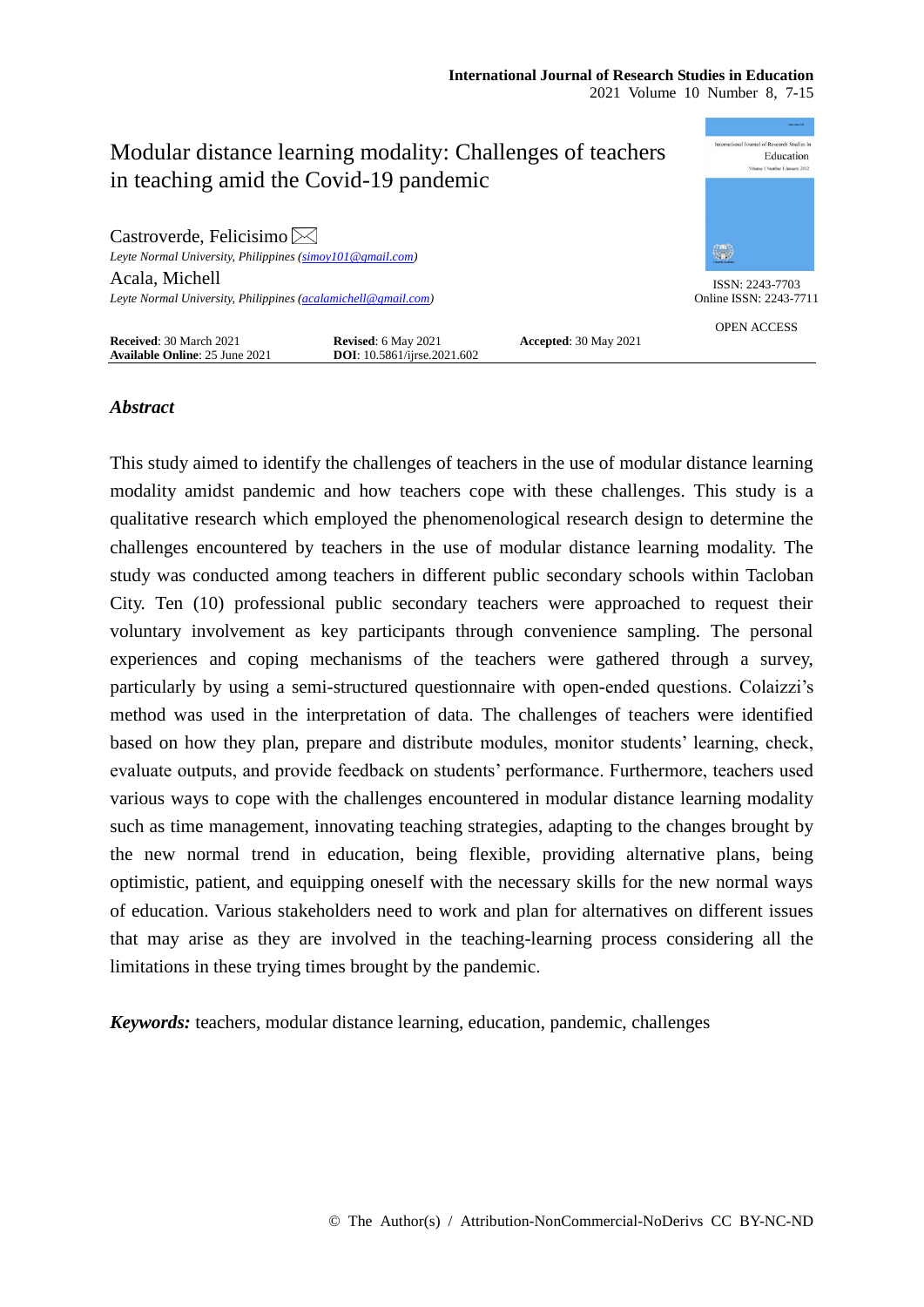# **Modular distance learning modality: Challenges of teachers in teaching amid the Covid-19 pandemic**

#### **1. Introduction**

Education plays an important role in shaping the lives of students. In the process, teachers are one of the essential instruments in delivering quality learning. Due to the emergence of COVID-19 in the Philippines, a lot of changes happened in the educational landscape. One of these is the mode of instruction that was implemented by the Department of Education. The current COVID-19 crisis has obliged most education systems to adopt alternatives to face-to-face teaching and learning. Many education systems moved activities online, to allow instruction to continue despite school closures (OECD, 2020). The shift of the teaching-learning delivery in schools to modular distance learning made more challenging, on the part of the school personnel, the delivery of basic quality education. That is why DepEd leaders are always finding avenues to solve the problems and capacitating its teachers and school heads to become more effective in the field of modular distance learning (Bagood, 2020).

Bagood (2020) also added that identified teaching personnel together with the Education Program Supervisors prepared modules starting in May 2020 in all subjects for all grade/year level across four quarters in accordance to the "Most Essential Learning Competencies". These self-learning modules are already considered learning packages containing pre-test, discussion, and a series of evaluation/assessment. They are distributed to all learners with the modular learning class schedule. Indeed, this kind of instructional modality has been followed by public school teachers all over the Philippines. Teachers play a vital role in the continuous delivery of quality education amid the pandemic. According to the study conducted by Lapada et al. (2020), teachers were highly aware of the presence and consequences caused by the COVID-19 pandemic. Despite the threats of the COVID-19 pandemic, teachers continue to serve by formulating modules as the learning guide of students. The teacher thus becomes a facilitator in the development of the student, both as a member of their community and a member of their society (Martineau et al., 2020). However, Malipot (2020) stressed that teachers also air their problems on modular distance learning. Bagood (2020) highlighted that as front liners in the educational system, they have undergone various training and seminars to be more equipped in delivering better education amid the COVID-19 pandemic as it is a norm of the department to train teachers not just for professional growth but to become ready for unexpected circumstances.

Based on the study conducted by Ambayon (2020), modular instruction is more operative in the teaching-learning method as equated to usual teaching approaches because in this modular approach the students learn in their own stride. It is unrestricted self-learning panache in which instantaneous reinforcement, a comment is provided to practice exercise, which stimulates the students and builds curiosity in them. Hence, this kind of learning modality increases the student-centered approach in learning. However, the implementation of modular instruction fostered various challenges to teachers, students, and parents. The study of Dangle & Sumaoang (2020) showed that the main challenges that emerged were lack of school funding in the production and delivery of modules, students struggle with self-studying, and parents' lack of knowledge to academically guide their child/children. Hence, it is evident that there are struggles associated with the use of modular distance learning.

### *1.1 Objectives of the study*

This study seeks to identify the challenges of teachers in the use of modular distance learning modality amid pandemic. The following will be the focus of the study:

 $\triangleright$  teachers' challenges in teaching using modular distance learning modality; and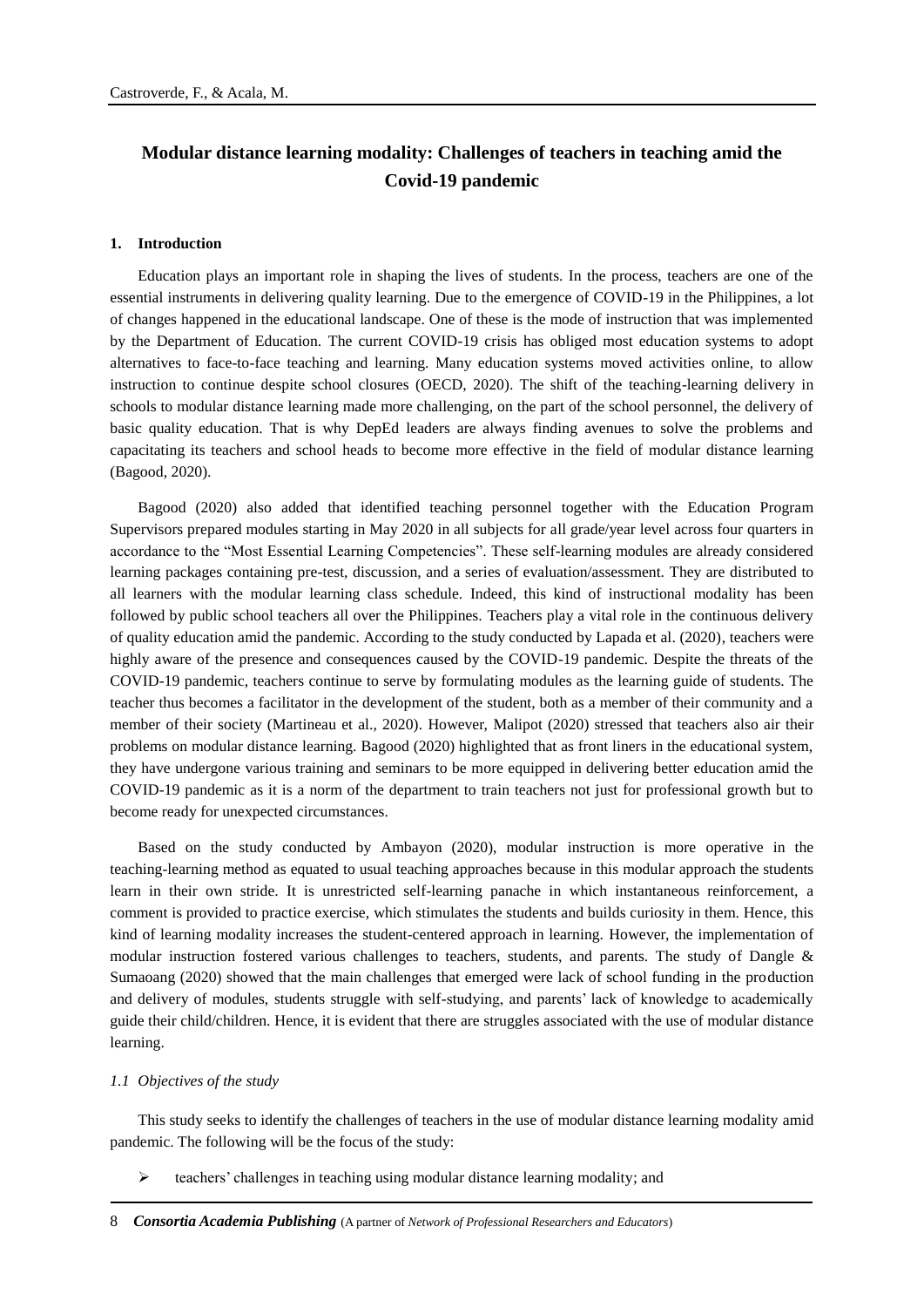- $\triangleright$  how teachers cope with the challenges they encounter on modular distance learning modality.
- *1.2 Framework of the study*



*Figure 1*. Framework of the study

The framework above shows the variables of the research on the Challenges of Teachers in the Use of Modular Distance Learning Modality (MDLM). The challenges of teachers will be identified through six (6) stages on how teachers are involved in the process. These covers the preparation of the modules, distribution of modules, monitoring students' learning, retrieving, checking the modules, and giving feedback to students' outputs/performances. The coping mechanisms of the teachers will also be identified in the study.

## **2. Methodology**

This study is a qualitative research which employed the phenomenological research design to determine the challenges encountered by teachers in the use of modular distance learning modality. The study was conducted among teachers in different public secondary schools within Tacloban City. Ten (10) professional public secondary teachers were approached to request their voluntary involvement as key participants through convenience sampling. Emails, Google forms, and other social media platforms were used for communication purposes and in the distribution of questionnaires and retrieval of data. The researchers wrote a letter to the respondents asking for their approval to participate in the study. A consent form was voluntarily signed by the respondents while confidentiality of their profiles was considered. The personal experiences and coping mechanisms of the teachers were gathered through a survey, particularly by using a semi-structured questionnaire with open-ended questions. Colaizzi's method was used in the interpretation of data.

### **3. Results and discussion**

As COVID-19 threatens the lives of people across the globe, it also affects the different sectors of society. Education is one of these which strive to cope with the challenges of times. In the Philippine educational system, public secondary schools as led by the Department of Education implemented modular distance learning modality. Teachers crafted modules that were used by students in learning. This shift of mode of instruction does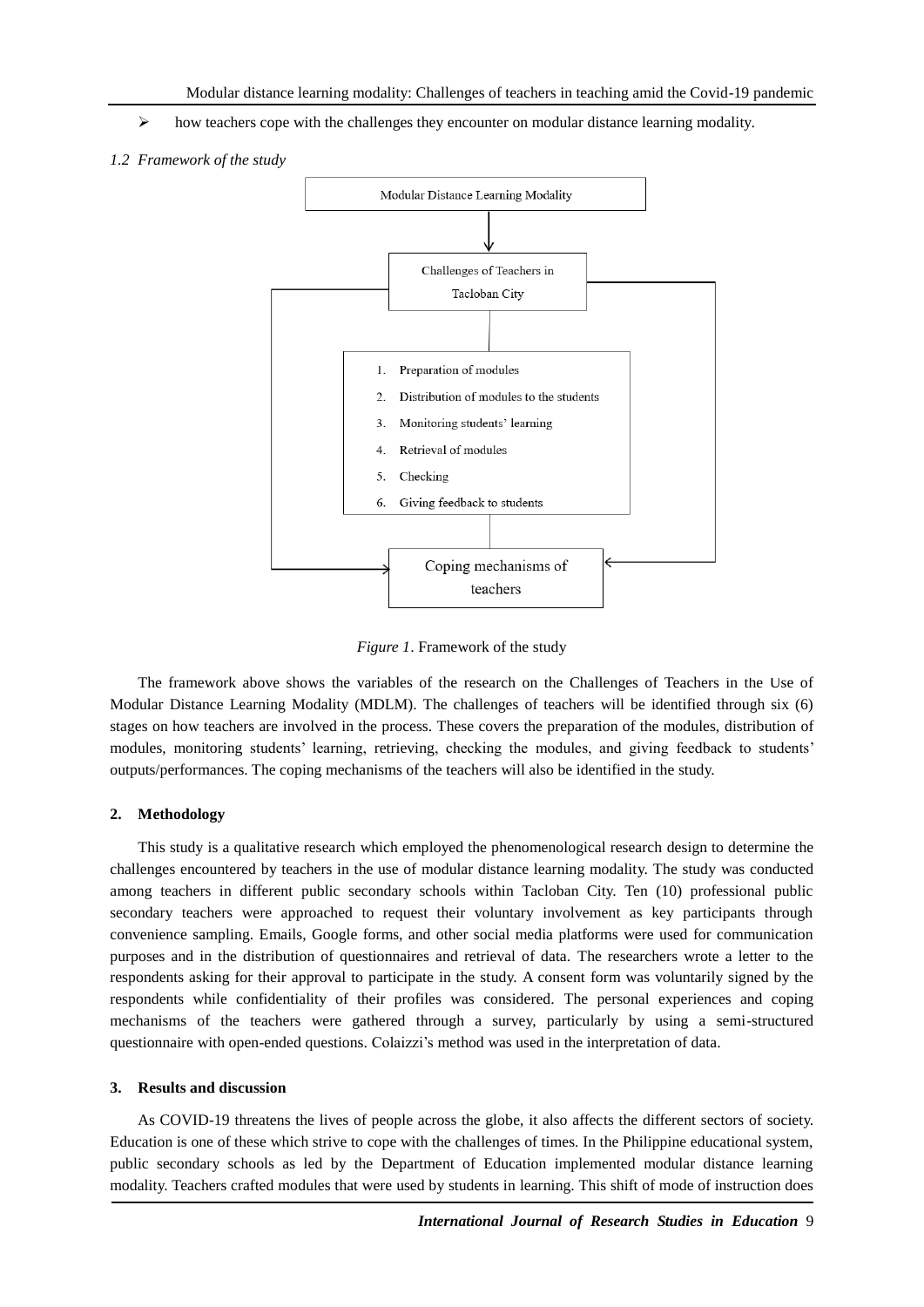not only pose struggles to the students but also to the teachers who play an integral part in the new normal education. Based on the study conducted by the researchers, the teachers in the selected secondary schools under the Division of Tacloban City encountered various challenges in teaching using the modular distance learning modality amid the COVID-19 pandemic. This includes the process of how they prepare, distribute and collect modules, monitor students' learning, check and evaluate their outputs, as well as provide feedback on students' performance.

*Preparation of modules.* The table below shows the challenges faced by teachers during the preparation of modules.

## **Table 1**

*Challenges of teachers in the preparation of modules*

| Challenges of teachers                                   | Teacher's experience                                                                                                          |
|----------------------------------------------------------|-------------------------------------------------------------------------------------------------------------------------------|
| Time Consuming                                           | "It takes so much time to prepare and print the                                                                               |
| Lack of printing materials/scarcity of supplies          | modules"<br>"It is difficult to reproduce the modules due to lack of<br>printing materials and scarcity of supplies such bond |
| Insufficient time and assistance in printing the modules | papers and inks"<br>"It is hard to print all the modules for the whole<br>quarter"                                            |

Based on the table above, it can be seen that teachers' challenges in preparing the modules are related to the time, materials, and supplies needed to prepare and print the modules. The lack of enough time in preparing and printing the modules of the students causes the late production of modules. Furthermore, the lack of printing materials and scarcity of supplies affect the productivity of teachers in the production of modules. Sometimes, teachers ask for donations from other individuals such as bond papers and inks. Also, on the part of teachers, it is difficult to print all the modules for the whole quarter because of insufficient time and assistance in printing all the modules. Instead, teachers prepare the modules only per unit or chapter to be able to produce the modules on time.

*Distribution of modules.* After preparing the modules, the teachers are tasked to distribute them to the students. To avoid the risks of the COVID-19 pandemic, the schools implemented a system of delivery and retrieval. One of the secondary schools in Tacloban used the IYA-KADI stations where the parents/guardians are the ones who will get and pass the module. The said stations are situated in the nearest area where the students are residing. Some IYA-KADI stations are within the barangay halls where there is an assigned teacher. The table below shows the challenges encountered by teachers in the distribution of modules.

## **Table 2**

| Challenges of teachers                                       | Teacher's experience                                                                                                                                                                                          |
|--------------------------------------------------------------|---------------------------------------------------------------------------------------------------------------------------------------------------------------------------------------------------------------|
| Late students who claim their modules                        | "There are students who get their modules late than the<br>given schedule"                                                                                                                                    |
| Transaction system between parent and teacher                | "Some parents do not get the modules on time"<br>"The QR code given by the adviser of the student<br>being presented by parents in school as a requirement<br>to get the module encounters error in scanning" |
| Inactive contact numbers of learners (Access to<br>students) | "The contact number given by the students is inactive<br>causing difficulty in communicating with them to get<br>the module"                                                                                  |
| Difficulty in contacting students' parents                   | "It is difficult to contact the parents for communication<br>about the modules and their learners"                                                                                                            |

*Challenges of teachers in the distribution of modules*

Based on the table above, it can be seen that teachers' challenges in the distribution of modules are connected with the late claiming of modules and difficulty in contacting both learner and parent. There are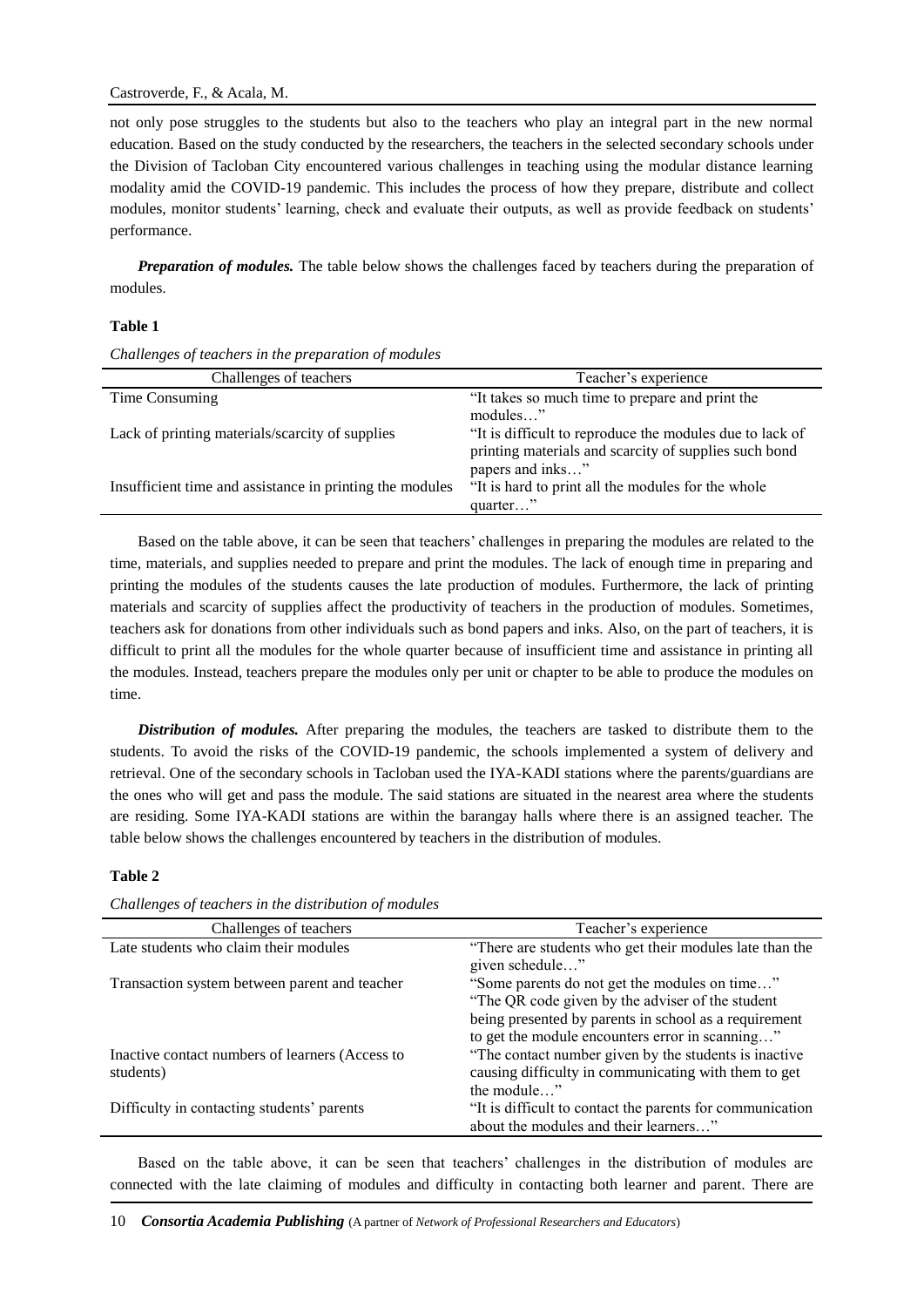students who claim the modules late than the scheduled time that became the reason why some students submit late outputs or even do not submit at all. With this, the teachers directly contact the parents but unfortunately, there are also parents who will not get the modules on time and do not have the QR code needed to claim the modules of their learners. Also, the contact numbers given by the students are difficult to contact and sometimes they give inactive phone numbers that create problems in communicating with them. This also happens with the interaction between parents and teachers. There are also parents who are not responsive to the queries of the teachers and there are also inactive contact details given by the parents that compromise the scheduled time in the distribution and retrieval of the modules.

*Monitoring of students' learning.* The table below shows the challenges faced by teachers in monitoring the student's learning.

## **Table 3**

| Challenges of teachers                                  | Teacher's experience                                      |
|---------------------------------------------------------|-----------------------------------------------------------|
| Unable to contact learners                              | "It is hard to contact the students for monitoring their  |
|                                                         | progress and answering their queries"                     |
| Students/parents with no contact numbers/internet       | "It is difficult to contact both the students and parents |
| connection                                              | because of inactive contact number and lack of            |
|                                                         | gadget"                                                   |
|                                                         | "Since we sometimes use social media platforms such       |
|                                                         | as messenger and email to monitor the students            |
|                                                         | learning and for the submission of some activities,       |
|                                                         | some students cannot submit due to lack of internet       |
|                                                         | connectivity and the gadget needed"                       |
| Difficulty in validating students' performance          | "Some students have tutor who are answering their         |
|                                                         | modules "                                                 |
| Personal monitoring may cause health-risks              | "Going to the house of students for personal mentoring    |
|                                                         | may impose health-risks "                                 |
| Hard to monitor due to limited face to face transaction | "Monitoring the student's learning is difficult due to    |
|                                                         | limited face to face interaction with the students"       |

*Challenges of teachers in monitoring students' learning*

The result of the study shows that the common problem of teachers in monitoring students' performance is the lack of effective communication. This is due to students' lack of gadgets as well as unstable internet connectivity since most of the monitoring is being done through messenger and other social media platforms. However, teachers also make use of text messages but there are parents whose numbers are inactive and cannot be reached. However, the validation of students' learning is also difficult on the part of the teacher since there are modules being answered by parents and tutors, not the learners.

*Retrieval of modules.* The retrieval of students' answer sheets/modules is being done through a system organized by the school/teachers. Below are the challenges that teachers encounter in the process of collecting the modules.

#### **Table 4**

| Challenges of teachers in retrieving the modules |  |  |  |  |  |  |  |  |  |
|--------------------------------------------------|--|--|--|--|--|--|--|--|--|
| Challenges of teachers                           |  |  |  |  |  |  |  |  |  |
|                                                  |  |  |  |  |  |  |  |  |  |

| Challenges of teachers                                                                 | Teachers' experience                                                                                |
|----------------------------------------------------------------------------------------|-----------------------------------------------------------------------------------------------------|
| Students' failure to follow the schedule set for the                                   | "There are some students who can't submit their                                                     |
| submission of modules                                                                  | modules on time"                                                                                    |
| Submission of incomplete answers in a particular                                       | "Students submit modules with lacking answers in a                                                  |
| module                                                                                 | particular activity."                                                                               |
| Unidentified answer sheets of students<br>Not all students submit the answered modules | "Students submit modules with no names."<br>"Poor attendance of students' submission of<br>modules" |

Based on the table above, it can be seen that teachers' challenges in collecting the modules are associated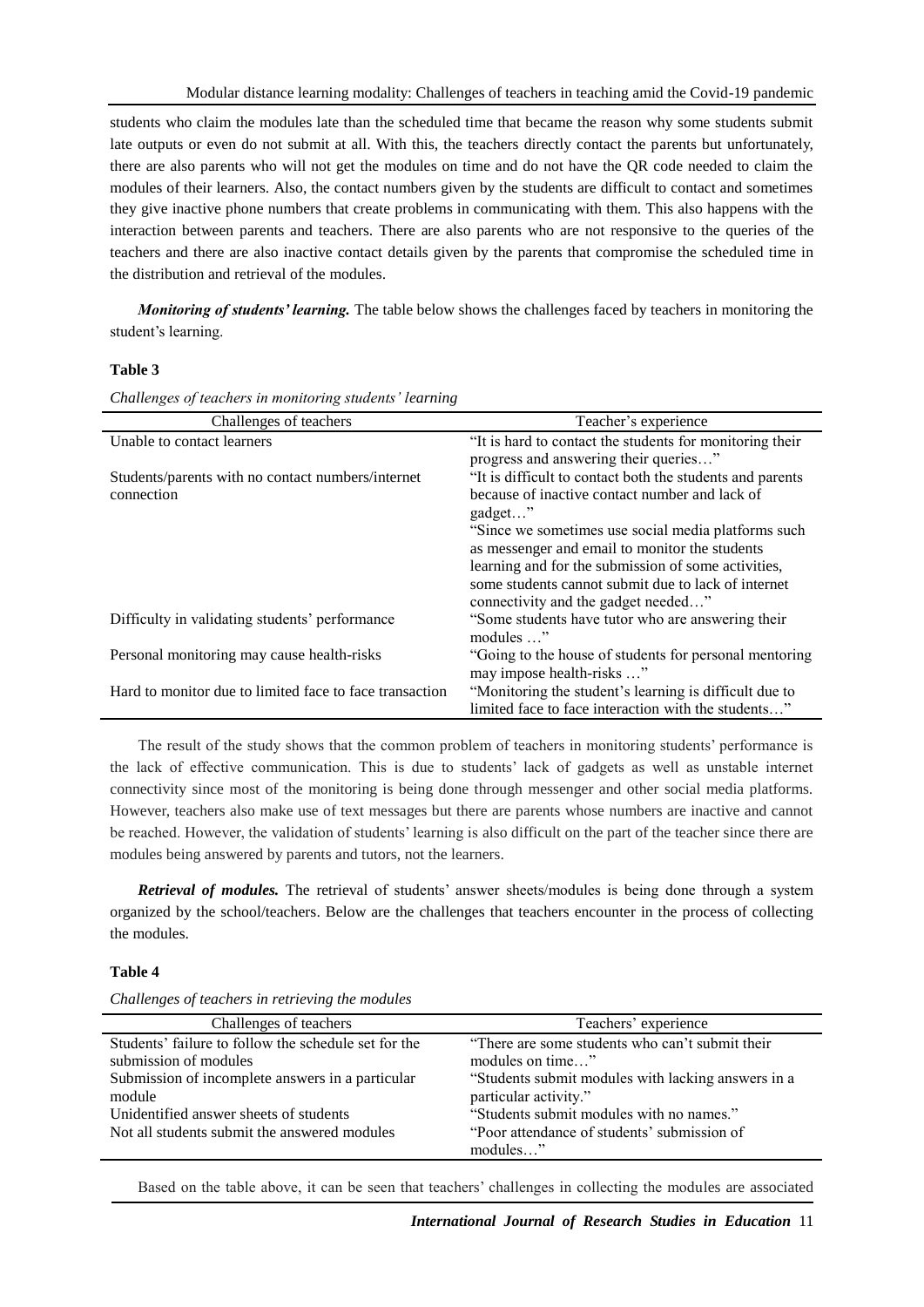## Castroverde, F., & Acala, M.

with students' responsibility in complying with all the requirements specified in their activities. The failure of students to follow the set schedule for the submission of modules affects the teacher's schedule in checking the modules as it consumes time in checking all the outputs of the students. However, teachers are struggling in terms of the identification of student modules because during submission, students do not indicate their names. As teachers segregate the modules, traceability of students' answered modules becomes a challenge on their part. Sometimes this becomes the reason why there are modules being given to the wrong adviser or teacher-in-charge. Aside from the modules with no names, there are also students who submit modules with incomplete answers. Teachers tend to accept these modules but they give instructions to the student to accomplish the lacking activities. But teachers find it hard whenever there are students who do not submit any answered module in a specific quarter. This does not only pose a challenge on teachers' responsibility in monitoring the student's performance but also a struggle on teachers seeing a student not learning anything from school amid the pandemic. As stated by one teacher, *"It hurts knowing that you have a student who seems to give up on his studies."* This is the reason why teachers do their best in motivating their students to continue their studies amid the challenges that they experience.

To facilitate the collection of modules, a particular school formulate its own system of gathering students' answered modules in a week. In each barangay, the assigned teacher collects the modules from the parents. It is the parents who submit the modules to ensure that students are safe from the effects of the COVID-19 pandemic. However, based on the interview conducted by the researchers there are challenges encountered by the teachers that require attention from both students and parents. Therefore, teachers need to coordinate with their students and the parents to ensure that they will submit modules with complete answers, with names or labels for identification and if possible, will follow the schedule set for the submission of outputs.

**Checking and Evaluating Students' Answers in the Modules**. After collecting the modules, teachers are expected to check and evaluate students' answers. Checking is considered as one of the essential parts of teachers' role in monitoring the students' performance. However, there are various issues and challenges that teachers encounter in the process of checking and evaluating students' outputs.

## **Table 5**

| Challenges of teachers                      | Teachers' experience                                     |
|---------------------------------------------|----------------------------------------------------------|
| Modules with no answers/incomplete answers  | "There are students who submitted with incomplete        |
|                                             | answers while others did not answer any activity"        |
| Answer sheets with no names                 | "There are students who forgot to write their names in   |
|                                             | the modules that is why it's difficult to identify whose |
|                                             | output is being checked"                                 |
| Limited time in checking due to other tasks | "Due to other paper works, the time for checking in      |
|                                             | school is limited"                                       |
| Low scores of students                      | "Students got scores below the passing rate"             |
| Not legible handwriting of a student        | "There are students whose penmanship is difficult to     |
|                                             | recognize that's why it is also hard to check their      |
|                                             | answers"                                                 |

*Challenges of teachers in checking and evaluating students' answers in the modules*

The table above shows some of the challenges that teachers encounter as they engage in the process of checking and evaluating students' answers in the modules. The teachers find it difficult to check outputs with no answers as it indicates that they have nothing to record with regards to the students' performance. On top of that, the fact that students have no answers means that students are not interested in the process of learning. Hence, it is challenging for teachers to evaluate a student without evidence of learning. There are also students who submit answer sheets without names and it becomes difficult for a teacher to check without being able to recognize the owner of the output, especially when recording scores.

The teacher is also expected to perform other tasks in school. However, according to the respondents of the study, too many loads of paper works affect the teachers' time and efficiency in checking students' outputs. The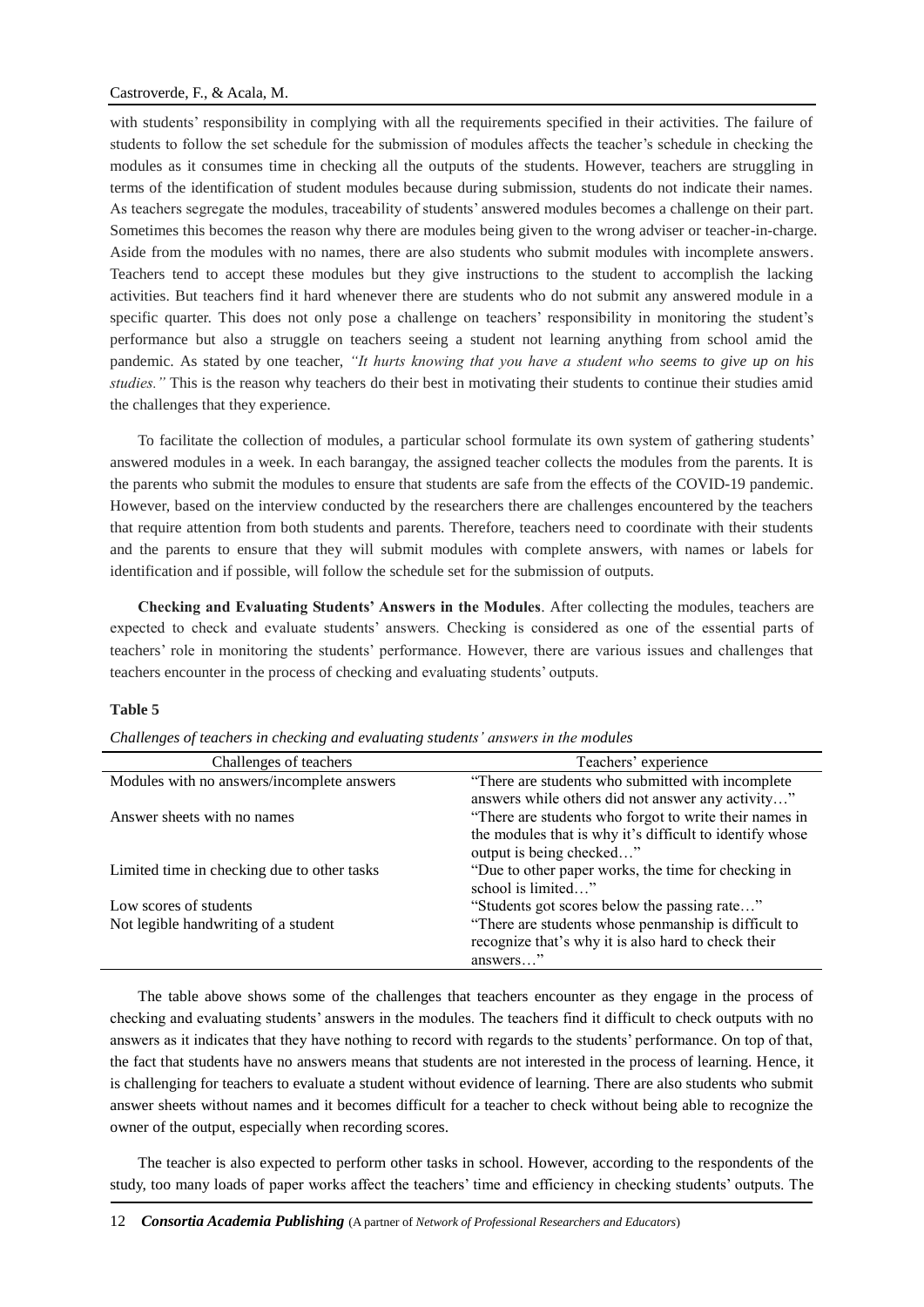time spent in checking is being given to other tasks being done by the teacher. Some teachers added, *"We even bring students' output at home so we can have time to check"*. This is the reason why teachers' "family time" is being spent in checking modules. In today's context with modular distance learning, there are many activity sheets that a teacher needs to check and teachers ensure that they are able to record the scores of the students as it is their basis in evaluating students' performance.

It is during the checking and evaluation of outputs that a teacher discovers the current performance of the student. According to one of the respondents of the study:

*"Because of this peril, you will not know if the student is really learning or just passing the modules for grades."*

This is due to the low scores that students got from the activities in the modules. It becomes difficult for the teacher to validate the actual performance of the student since there are some who have tutors while the others do not learn by themselves. The modules are expected to be their self-learning guide but teachers admit that the students still need their guidance and teaching in learning a particular concept. Low scores of students challenge the teachers to find alternative ways on how to supplement and reinforce every student's performance.

Checking also requires careful attention and examination by the teacher when it comes to the answers written by the students. According to the respondents of the study, teachers find a hard time recognizing students' written answers due to ineligible penmanship. This affects the teachers' interpretation and understanding of what students have answered. This may also result in teachers being unable to check the outputs of students since the students' penmanship is not legible.

*Giving feedback to students.* As the teacher evaluates the performance of students, giving feedback to students is also necessary to let the students know the status of their learning through the given modules. However, the researchers found out that the current way of learning and giving of instruction creates a dilemma on how can teachers address students regarding their performance. According to the respondents of the study, communication to both teachers and parents is being done through text and social media platforms such as the messenger. However, not all students in Tacloban City have the access to these gadgets and not all of them can afford to buy a load. There are also students who are residing in areas with poor internet connection. Due to these, the teachers find it difficult to inform learners of the status of their learning as well as they find it challenging to give feedback on students' outputs. As stated by one of the respondents of the study:

*"We cannot give feedback to all students because we cannot contact some of them. It is also difficult in today's situation because of limited face to face interaction."*

These statements show how communication plays a big role in teachers' way of providing feedback to the learners. However, because of certain factors such as internet connectivity, health risks, and lack of gadgets, it becomes difficult for teachers to inform the learners about their performance. The conduct of Portfolio Day and Card Day is still being practiced by the different secondary schools in Tacloban. However, due to the restrictions brought by the pandemic, students are not encouraged to go to school. Instead, the parents are the ones who attend the said activity and it is the chance for them to talk to the teachers regarding their concerns on their child's performance. Hence, the parents also play a big role as the channel of teachers in contacting the students. At this time of the pandemic, parents serve as the teachers' instrument in guiding the learners.

*How teachers cope with the challenges they encounter in modular distance learning modality -* As teachers face different challenges in the implementation of Modular Distance Learning Modality by the Department of Education, they strive to overcome such challenges through different approaches. Based on the results of the study, the secondary school teachers under the Division of Tacloban City have various coping strategies on the different challenges that they encounter. **Time management** is one of the steps to ease the tasks that a teacher is handling daily. Through providing a schedule of activities and balancing tasks, teachers are able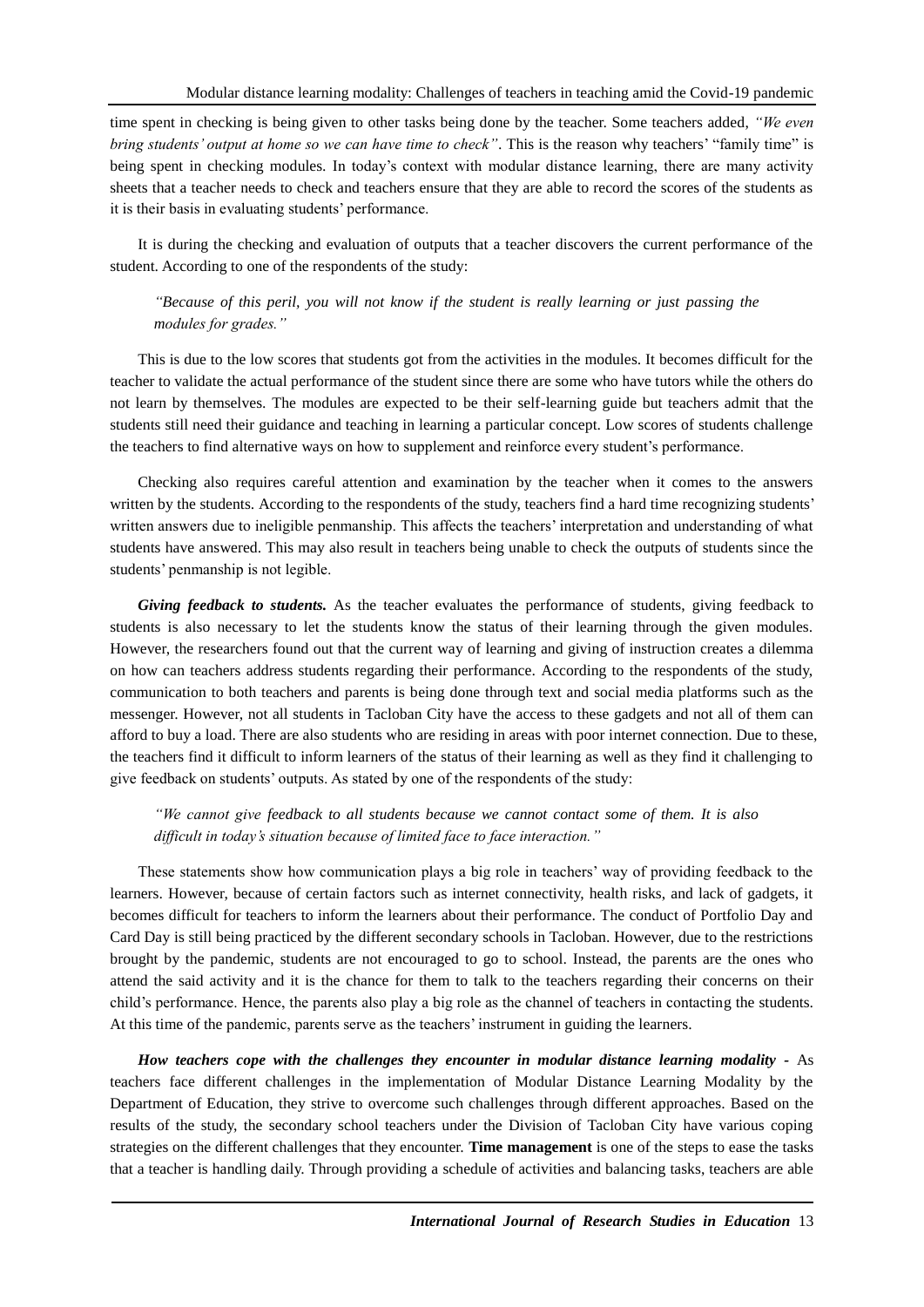to deal with tasks in ways that they know which to prioritize. The accomplishment of tasks such as preparing lessons, the printing of modules, and checking of modules will be achieved if a teacher knows how to spend his/her time efficiently.

The impact of COVID-19 does not only concern the teachers but also the students, parents, and others involved in the teaching and learning process. Accepting and embracing the challenges of times keeps an individual positive amidst everything. As stated by one of the respondents of the study:

*"To overcome these challenges, simply it is only by embracing the reality brought by this new normal style of education. Of course, doing the necessary tasks and just staying positive."*

It can be seen above how **positivity** contributes to teachers' peaceful outlook in the challenges brought by the changes in the educational landscape. Being positive lessens the burdens of teachers and it shows the teachers what to focus on and how to deal with things calmly without causing mental stress. The respondents of the study highlighted that frustrations, anxiety, stress, and depression will be avoided if teachers will establish within themselves the spirit of optimism and trust that everything will be accomplished as planned.

The results of the study also showed that incorporating **alternative plans** on various situations helps in addressing issues related to the process of teaching. One of the respondents added, "*I always have an alternative plan or intervention just to cope up with these challenges"*. This includes certain situations where sometimes teachers spent from their own pocket when necessary in terms of the reproduction of modules or learning activity sheets and other related learning materials. However, in case of failure to receive the communication or announcement due to unavailability of phones or other gadgets for means of communication, teachers just contact other students to call the attention of the concerned student or sometimes conduct a home visitation. Coordinating with colleagues and other school authorities on what to do when a problem arises concerning the modular distance learning approach is also helpful in addressing such issues. Discussing with an immediate supervisor so that he/she can bring them up during their executive meeting opens collaboration and unity in solving various problems concerning the students' welfare and quality of learning. Hence, it is good that teachers know how to innovate some strategies, methods, and approaches like home visitation and online distance discussion.

The shift of mode of instruction also challenges the teachers on the current trends of teaching tools, strategies, and approaches. As stated by one of the respondents of the study, *"I read articles to arm me with the knowledge in this new normal way of teaching".* There are teachers who are not well-equipped with the use of technological devices such as the computer and it adds to their struggle in preparing the modules. To ease this struggle, teachers equip themselves by attending online webinars and training, reading articles, and even asking help from a colleague. Indeed, the flexibility of teachers and knowing how to adapt to the changes brought by the pandemic help in overcoming certain challenges encountered in the implementation of modular distance learning modality.

#### **4. Conclusion and recommendation**

Based on the study, teachers encounter different challenges in the implementation of modular distance learning modality. These challenges were identified based on how teachers plan and prepare the modules, deliver, collect, monitor students' performance, check and evaluate students' outputs, as well as on how they provide feedback to students. Time management, innovating teaching strategies, adapting to the changes brought by the new normal trend in education, being flexible, providing alternative plans, being optimistic and patient, and equipping oneself with the necessary skills are some of the ways on how teachers cope with the challenges that they encounter in modular distance learning modality.

The researchers recommend that teachers need to formulate alternative plans on different issues that may arise as they are involved in the process of teaching. Managing time wisely also aids in dealing with various